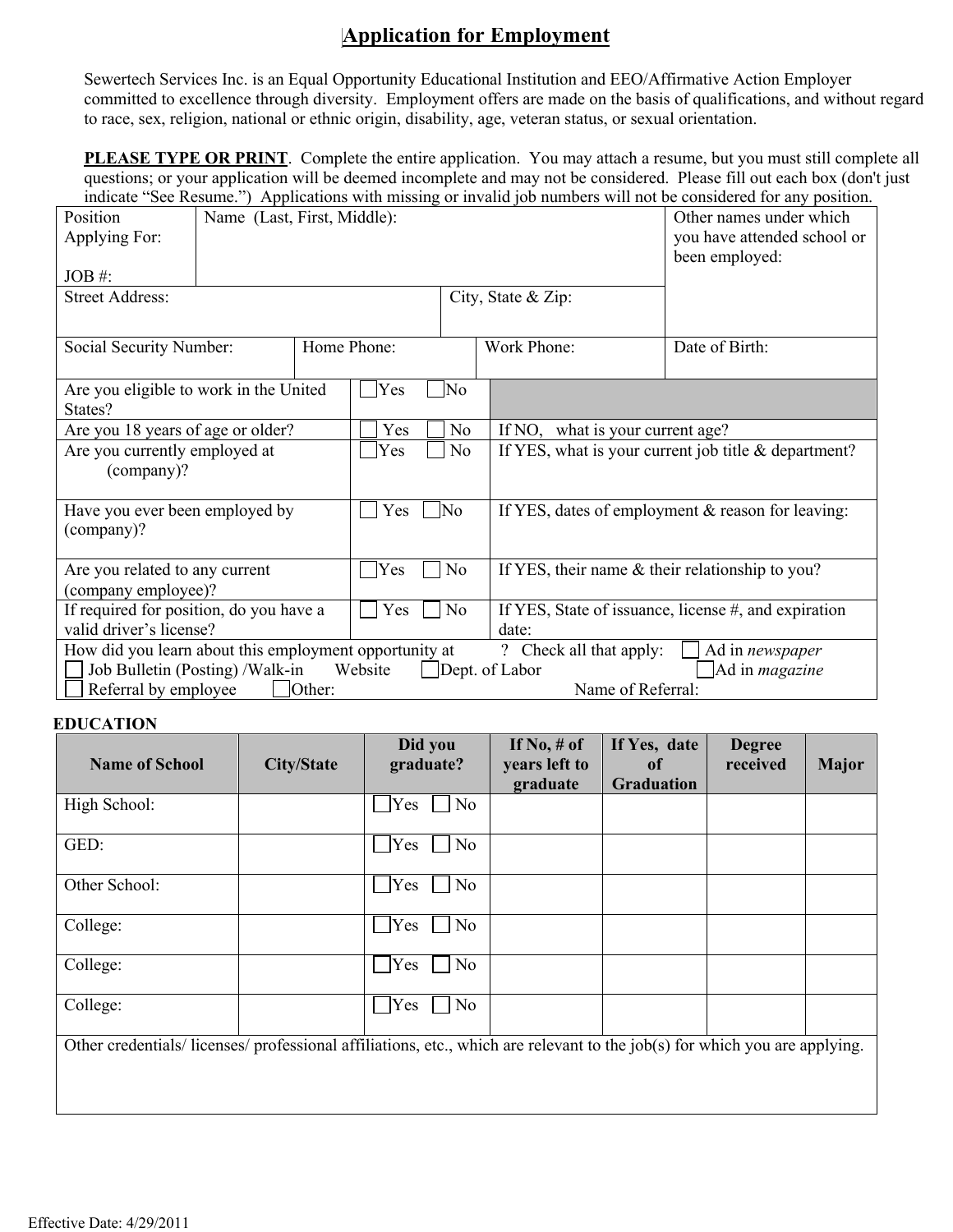**SKILLS:** Please list technical skills, clerical skills, trade skills, etc., relevant to this position. Include relevant computer systems and software packages of which you have a working knowledge, and note your level of proficiency (basic, intermediate, expert)

WORK EXPERIENCE-Please detail your entire work history. Begin with your current or most recent employer. If you held multiple positions with the same organization, detail each position separately. Attach additional sheets if necessary. Omission of prior employment may be considered falsification of information. Please explain any gaps in employment. Include full-time military or volunteer commitments. **PLEASE DO NOT** complete this information with the notation "See Resume." **PLEASE NOTE**: Sewertech Services Inc. reserves the right to contact all current and former employers for reference information.

| Dates Employed (most recent<br>position)<br>From:<br>To<br><b>Starting Salary:</b><br>Final Salary: | $\exists$ Full time<br>Part-time<br>If part-time, $# hrs./wk:$<br>Organization Name and Address: | Title:                                                                             |
|-----------------------------------------------------------------------------------------------------|--------------------------------------------------------------------------------------------------|------------------------------------------------------------------------------------|
| Supervisor's Name, Title and<br>Phone #:                                                            | Other Reference Name, Title and<br>Phone#:                                                       | Contact my current references:<br>At any time<br>Only if I am a finalist candidate |
| Primary duties:                                                                                     |                                                                                                  | Reason for Leaving:                                                                |
| Dates Employed (most recent<br>position)<br>To<br>From:                                             | $\Box$ Full time<br>Part-time<br>If part-time, $# hrs./wk:$                                      | Title:                                                                             |
| <b>Starting Salary:</b><br>Final Salary:                                                            | Organization Name and Address:                                                                   |                                                                                    |
| Supervisor's Name, Title and<br>Phone #:                                                            | Other Reference Name, Title and<br>Phone#:                                                       | Contact my current references:<br>At any time<br>Only if I am a finalist candidate |
| Primary duties:                                                                                     |                                                                                                  | Reason for Leaving:                                                                |